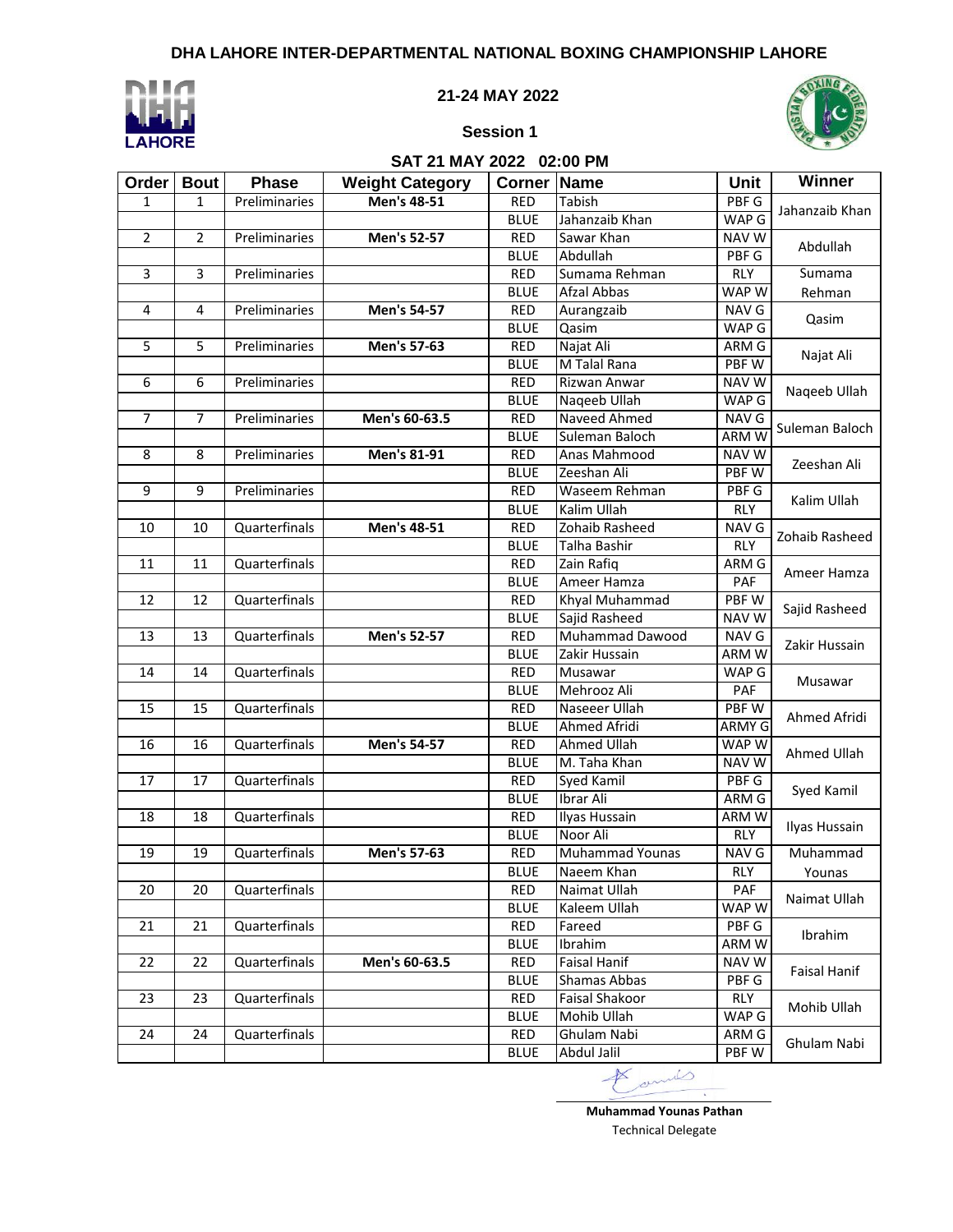

#### **21-24 MAY 2022**

**Session 2**



#### **SUN 22 MAY 2022 02:00 PM**

| Order  | <b>Bout</b> | <b>Phase</b>  | <b>Weight Category</b> | <b>Corner</b> | <b>Name</b>          | <b>Unit</b> | <b>Decision</b> |       |            |
|--------|-------------|---------------|------------------------|---------------|----------------------|-------------|-----------------|-------|------------|
|        | 13          | Quarterfinals | Men's 48-51            | <b>RED</b>    | Muhammad Saeed       | ARM W       | Jahanzaib Khan  |       |            |
| 1      |             |               |                        | <b>BLUE</b>   | Jahanzaib Khan       | WAP G       |                 |       |            |
|        |             |               |                        | <b>RED</b>    | Abdullah             | PBF G       | Sumama          |       |            |
| 2      | 17          | Quarterfinals | Men's 52-57            | <b>BLUE</b>   | Sumama Rehman        | <b>RLY</b>  | Rehman          |       |            |
|        |             | Quarterfinals |                        | <b>RED</b>    | Afzal Khan           | PBF W       |                 |       |            |
| 3      | 21          |               | Men's 54-57            | <b>BLUE</b>   | Qasim                | WAP G       | Qasim           |       |            |
| 4      | 25          | Quarterfinals | Men's 57-63            | <b>RED</b>    | Najat Ali            | ARM G       | Naqeeb Ullah    |       |            |
|        |             |               |                        | <b>BLUE</b>   | Naqeeb Ullah         | WAP G       |                 |       |            |
| 5      | 29          | Quarterfinals | Men's 60-63.5          | <b>RED</b>    | Dawood               | PAF         | Suleman Baloch  |       |            |
|        |             |               |                        | <b>BLUE</b>   | Suleman Baloch       | ARM W       |                 |       |            |
| 6      | 30          | Quarterfinals | Men's 63-69            | <b>RED</b>    | Saeed Anwar          | ARM G       | Saeed Anwar     |       |            |
|        |             |               |                        | <b>BLUE</b>   | Shaukat Khan         | PBF W       |                 |       |            |
| 7      | 31          | Quarterfinals | Men's 63-69            | <b>RED</b>    | Karar Hussain        | WAP G       | Karar Hussain   |       |            |
|        |             |               |                        | <b>BLUE</b>   | Zeeshan              | NAV G       |                 |       |            |
| 8      | 32          | Quarterfinals | Men's 63-69            | <b>RED</b>    | Muhammad Uzair       | NAV W       | Faheem Ahmed    |       |            |
|        |             |               |                        | <b>BLUE</b>   | <b>Faheem Ahmed</b>  | PAF         |                 |       |            |
| 9      | 33          | Quarterfinals | Men's 63-69            | <b>RED</b>    | Zubair Aslam         | PBF G       | Gulzaib         |       |            |
|        |             |               |                        | <b>BLUE</b>   | Gulzaib              | ARM W       |                 |       |            |
| 10     | 34          | Quarterfinals | Men's 75-81            | <b>RED</b>    | Hammad Hussain       | ARM G       | Hammad          |       |            |
|        |             |               |                        | <b>BLUE</b>   | Shahab               | PBF G       | Hussain         |       |            |
| $10-A$ | 34 A        | Semifinal     | <b>Women's 54-57</b>   | <b>RED</b>    | Fatima Zahra         | PBF G       | Fatima Zahra    |       |            |
|        |             |               |                        | <b>BLUE</b>   | Azka Ashfaq          | PBF W       |                 |       |            |
| 11     | 35          | Quarterfinals | Men's 75-81            | <b>RED</b>    | Saeed Ali            | PBF W       | Qaiser Ali      |       |            |
|        |             |               |                        | <b>BLUE</b>   | Qaiser Ali           | NAV W       |                 |       |            |
| 12     | 36          | Quarterfinals | Men's 75-81            | <b>RED</b>    | Saiful Manan         | ARM W       | Saiful Manan    |       |            |
|        |             |               |                        | <b>BLUE</b>   | Aamir Khan           | WAP G       |                 |       |            |
| 13     | 37          | Quarterfinals | Men's 75-81            | <b>RED</b>    | <b>Tanveer Ahmed</b> | NAV G       | Tanveer Ahmed   |       |            |
|        |             |               |                        | <b>BLUE</b>   | Hamza Tahir          | <b>RLY</b>  |                 |       |            |
| 14     | 38          |               |                        | Quarterfinals | Men's 81-91          | <b>RED</b>  | Irfan Khan      | ARM G | Irfan Khan |
|        |             |               |                        | <b>BLUE</b>   | <b>Husnain Abbas</b> | NAV G       |                 |       |            |
| 15     | 39          | Quarterfinals | Men's 81-91            | <b>RED</b>    | <b>Bilawal Zia</b>   | ARY W       | Bilawal Zia     |       |            |
|        |             |               |                        | <b>BLUE</b>   | Najeeb Ullah         | WAP G       |                 |       |            |
| 16     | 40          | Quarterfinals | Men's 81-91            | <b>RED</b>    | Naeem Khan           | PAF         | Naimat Ullah    |       |            |
|        |             |               |                        | <b>BLUE</b>   | Naimat Ullah         | WAP W       |                 |       |            |
| 17     | 41          | Quarterfinals | Men's 81-91            | <b>RED</b>    | Zeeshan Ali          | PBF W       | Zeeshan Ali     |       |            |
|        |             |               |                        | <b>BLUE</b>   | Kaleem Ullah         | <b>RLY</b>  |                 |       |            |
| 18     | 42          | Quarterfinals | Men's 86-92            | <b>RED</b>    | Awais Awan           | WAP W       | Nazeer Ullah    |       |            |
|        |             |               |                        | <b>BLUE</b>   | Nazeer Ullah         | ARM W       |                 |       |            |
| 19     | 43          | Quarterfinals | Men's 86-92            | <b>RED</b>    | <b>Tariq Nawaz</b>   | NAV G       | Sana Ullah      |       |            |
|        |             |               |                        | <b>BLUE</b>   | Sana Ullah           | WAP G       |                 |       |            |
| 20     | 44          | Quarterfinals | Men's 86-92            | <b>RED</b>    | Naveed Khalid        | ARM G       | Naveed Khalid   |       |            |
|        |             |               |                        | <b>BLUE</b>   | Israr                | <b>RLY</b>  |                 |       |            |

china

**Muhammad Younas Pathan** Technical Delegate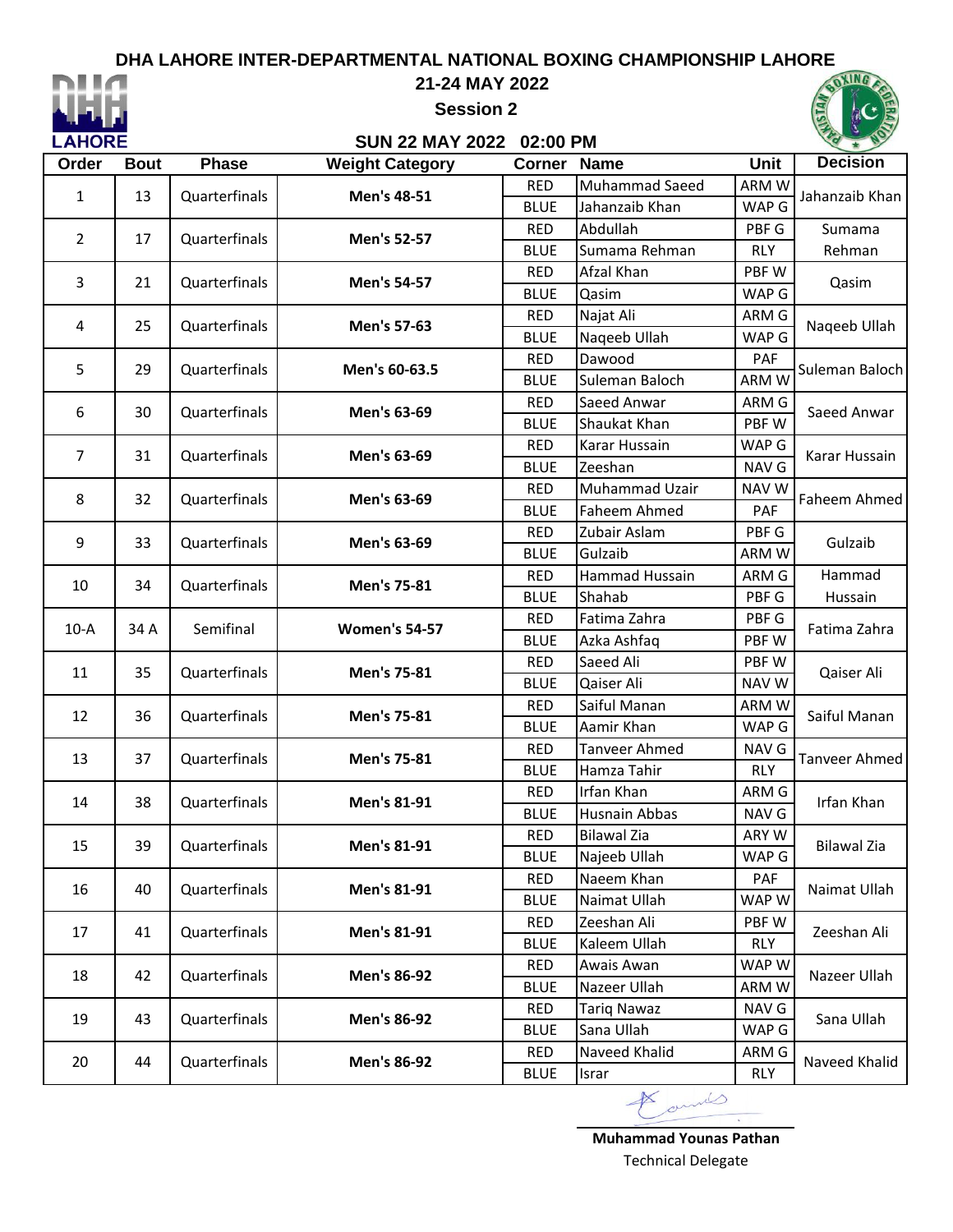

#### **21-24 MAY 2022**

**Session 3**

### **MON 23 MAY 2022 02:00 PM**

| Order          | <b>Bout</b> | <b>Phase</b> | <b>Weight Category</b> | <b>Corner</b> | Name                       | Unit         | <b>Decision</b>    |  |  |
|----------------|-------------|--------------|------------------------|---------------|----------------------------|--------------|--------------------|--|--|
| 45<br>1        |             | Semifinal    | Men's 48-51            | <b>RED</b>    | Zohaib Rashid              | NAV G        | Zohaib Rashid      |  |  |
|                |             |              |                        | <b>BLUE</b>   | Ameer Hamza                | PAF          |                    |  |  |
| $\overline{2}$ | 46          | Semifinal    | Men's 48-51            | <b>RED</b>    | Sajid Rashid               | <b>NAVW</b>  | Sajid Rashid       |  |  |
|                |             |              |                        | <b>BLUE</b>   | Jahanzaib Khan             | WAP G        |                    |  |  |
| 3              | 47          | Semifinal    | Men's 52-57            | <b>RED</b>    | Zakir Hussain              | ARM W        | Zakir Hussain      |  |  |
|                |             |              |                        | <b>BLUE</b>   | Musawar                    | WAP G        |                    |  |  |
| $\overline{4}$ | 48          | Semifinal    | Men's 52-57            | <b>RED</b>    | Ahmed Afridi               | ARM G        | Ahmed Afridi       |  |  |
|                |             |              |                        | <b>BLUE</b>   | Sumama Rehman              | <b>RLY</b>   |                    |  |  |
| 5              | 49          | Semifinal    | Men's 54-57            | <b>RED</b>    | Ahmed Ullah                | WAP W        | Syed Kamil         |  |  |
|                |             |              |                        | <b>BLUE</b>   | Syed Kamil                 | PBF G        |                    |  |  |
| 6              | 50          | Semifinal    | Men's 54-57            | <b>RED</b>    | Ilyas Hussain              | ARM W        |                    |  |  |
|                |             |              |                        | <b>BLUE</b>   | Qasim                      | WAP G        | Ilyas Hussain      |  |  |
| $\overline{7}$ | 51          | Semifinal    | Men's 57-63            | <b>RED</b>    | <b>Muhammad Younas</b>     | NAV G        | Naimat Ullah       |  |  |
|                |             |              |                        | <b>BLUE</b>   | Naimat Ullah               | <b>PAF</b>   |                    |  |  |
| 8              | 52          | Semifinal    | Men's 57-63            | <b>RED</b>    | Ibrahim                    | ARM W        | Ibrahim            |  |  |
|                |             |              |                        | <b>BLUE</b>   | Naqeeb Ullah               | WAP G        |                    |  |  |
| 9              | 53          | Semifinal    | Men's 60-63.5          | <b>RED</b>    | <b>Faisal Hanif</b>        | <b>NAV W</b> | Mohib Ullah        |  |  |
|                |             |              |                        | <b>BLUE</b>   | Mohib Ullah                | WAP G        |                    |  |  |
| 10             | 54          | Semifinal    | Men's 60-63.5          | <b>RED</b>    | Ghulam Nabi                | ARM G        | Suleman Baloch     |  |  |
|                |             |              |                        | <b>BLUE</b>   | Suleman Baloch             | ARM W        |                    |  |  |
| 11             | 55          | Semifinal    | Men's 63-69            | <b>RED</b>    | Saeed Anwar                | ARM G        | Saeed Anwar        |  |  |
|                |             |              |                        | <b>BLUE</b>   | Karar Hussain              | WAP G        |                    |  |  |
| 12             | 56          | Semifinal    | Men's 63-69            | <b>RED</b>    | Faheem Ahmed               | PAF          | Gulzaib            |  |  |
|                |             |              |                        | <b>BLUE</b>   | Gulzaib                    | ARM W        |                    |  |  |
| 13             | 57          | Semifinal    | Men's 75-81            | <b>RED</b>    | Hammad Hussain             | ARM G        | Qaiser Ali         |  |  |
|                |             |              |                        | <b>BLUE</b>   | Qaiser Ali                 | NAV W        |                    |  |  |
| 14             | 58          | Semifinal    | Men's 75-81            | <b>RED</b>    | Saiful Manan               | ARM W        | Tanveer Ahmed      |  |  |
|                |             |              |                        | <b>BLUE</b>   | <b>Tanveer Ahmed</b>       | NAV G        |                    |  |  |
| 15             | 59          | Semifinal    | Men's 81-91            | <b>RED</b>    | Irfan Khan                 | ARM G        | <b>Bilawal Zia</b> |  |  |
|                |             |              |                        | <b>BLUE</b>   | <b>Bilawal Zia</b>         | ARY W        |                    |  |  |
|                | 60          |              |                        | <b>RED</b>    | Naimat Ullah               | WAP W        | Zeeshan Ali        |  |  |
| 16             |             | Semifinal    | Men's 81-91            | <b>BLUE</b>   | Zeeshan Ali                | PBF W        |                    |  |  |
| 17             |             | Semifinal    | Men's 86-92            | <b>RED</b>    | Waseem Arshad              | PBF G        | Nazeer Ullah       |  |  |
|                | 61          |              |                        | <b>BLUE</b>   | Nazeer Ullah               | ARM W        |                    |  |  |
| 18             | 62          | Semifinal    | Men's 86-92            | <b>RED</b>    | Sana Ullah                 | WAP G        | Sana Ullah         |  |  |
|                |             |              |                        | <b>BLUE</b>   | Naveed Khalid              | ARM G        |                    |  |  |
|                |             |              |                        |               | $\mathbb{X}$<br>$\sqrt{2}$ |              |                    |  |  |

Technical Delegate **Muhammad Younas Pathan**

 $\overline{\phantom{a}}$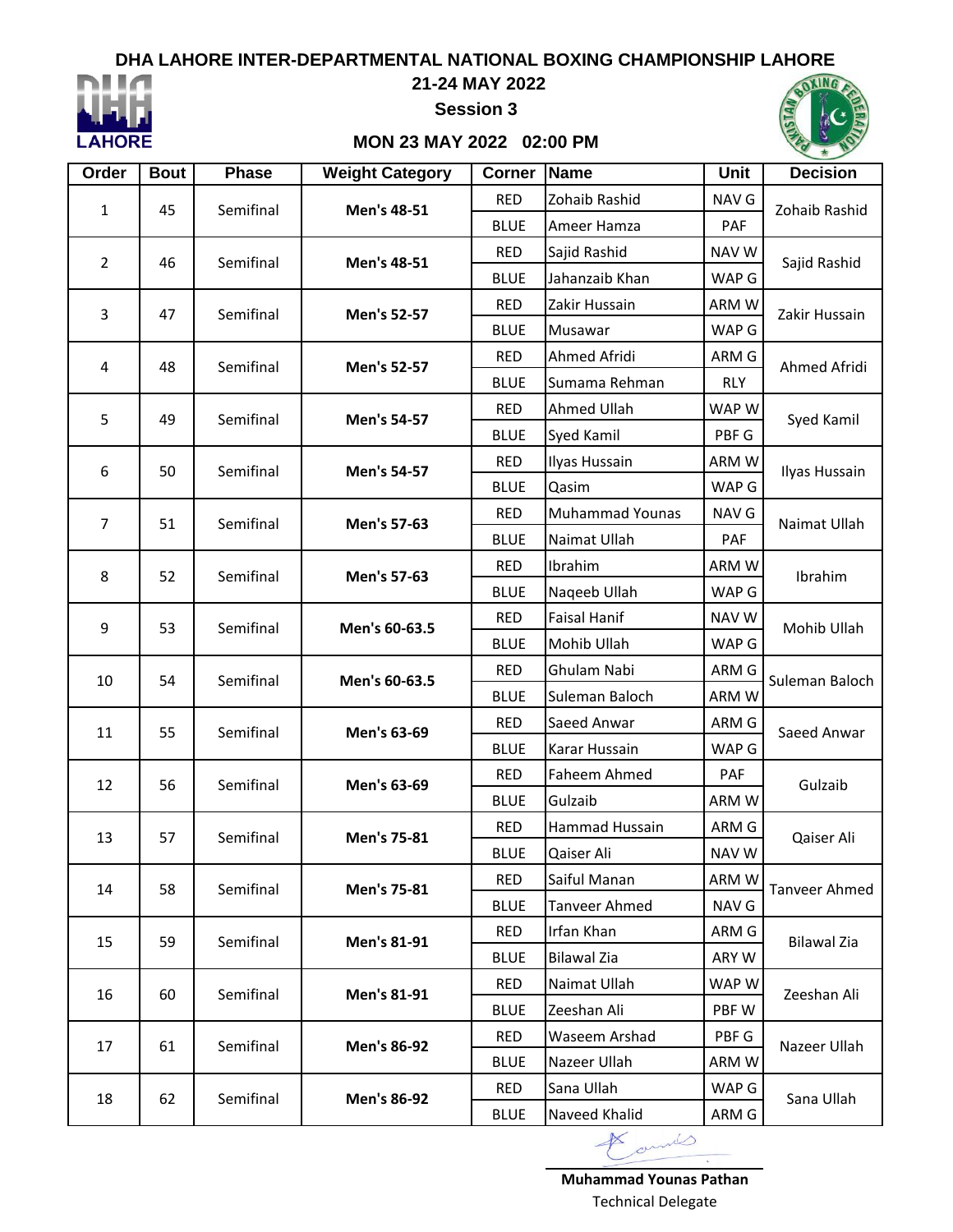

**21-24 MAY 2022**





#### **TUE 24 MAY 2022 01:00 PM**

| Order          | <b>Bout</b> | <b>Phase</b> | <b>Weight Category</b> | <b>Corner</b> | Name                   | <b>Unit</b>  | <b>Decision</b> |  |
|----------------|-------------|--------------|------------------------|---------------|------------------------|--------------|-----------------|--|
|                |             |              |                        | <b>RED</b>    | Zakir Hussain          | ARM W        |                 |  |
| $\mathbf{1}$   | 63          | Final        | Men's 52-57            | <b>BLUE</b>   | Ahmed Afridi           | ARM G        | Silver          |  |
|                |             |              |                        | <b>RED</b>    | Musawar                | WAP G        | <b>Bronze</b>   |  |
|                |             |              |                        | <b>BLUE</b>   | Sumama Rehman          | <b>RLY</b>   | <b>Bronze</b>   |  |
|                |             |              |                        | <b>RED</b>    | Ibrahim                | ARM W        | Gold            |  |
| $\overline{2}$ | 64          | Final        | Men's 57-63            | <b>BLUE</b>   | Naimat Ullah           | PAF          | Silver          |  |
|                |             |              |                        | <b>RED</b>    | <b>Muhammad Younas</b> | <b>NAV G</b> | <b>Bronze</b>   |  |
|                |             |              |                        | <b>BLUE</b>   | Naqeeb Ullah           | WAP G        | <b>Bronze</b>   |  |
|                |             |              |                        | <b>RED</b>    | Suleman Baloch         | ARM W        | Gold            |  |
| 3              | 65          | Final        | Men's 60-63.5          | <b>BLUE</b>   | Mohib Ullah            | WAP G        | Silver          |  |
|                |             |              |                        | <b>RED</b>    | <b>Faisal Hanif</b>    | NAV W        | <b>Bronze</b>   |  |
|                |             |              |                        | <b>BLUE</b>   | Ghulam Nabi            | ARM G        | <b>Bronze</b>   |  |
|                |             |              |                        | <b>RED</b>    | Gulzaib                | ARM W        | Gold            |  |
| 4              | 66          | Final        | Men's 63-69            | <b>BLUE</b>   | Saeed Anwar            | ARM G        | Silver          |  |
|                |             |              |                        | <b>RED</b>    | Karar Hussain          | WAP G        | <b>Bronze</b>   |  |
|                |             |              |                        | <b>BLUE</b>   | Faheem Ahmed           | <b>PAF</b>   | <b>Bronze</b>   |  |
| 5              | 67          | Final        |                        | <b>RED</b>    | <b>Tanveer Ahmed</b>   | NAV G        | Gold            |  |
|                |             |              | Men's 75-81            | <b>BLUE</b>   | Qaiser Ali             | NAV W        | Silver          |  |
|                |             |              |                        | <b>RED</b>    | Hammad Hussain         | ARM G        | <b>Bronze</b>   |  |
|                |             |              |                        | <b>BLUE</b>   | Saif ul Manan          | ARM W        | <b>Bronze</b>   |  |
|                |             | Final        | Men's 81-91            | <b>RED</b>    | <b>Bilawal Zia</b>     | ARM W        | Gold            |  |
| 6              | 68          |              |                        | <b>BLUE</b>   | Zeeshan Ali            | PBF W        | Silver          |  |
|                |             |              |                        | <b>RED</b>    | Irfan Khan             | ARM G        | <b>Bronze</b>   |  |
|                |             |              |                        | <b>BLUE</b>   | Naimat Ullah           | WAP W        | <b>Bronze</b>   |  |
|                |             | Final        |                        | <b>RED</b>    | Nazeer Ullah           | ARM W        | Gold            |  |
| 7              | 69          |              | <b>Men's 86-92</b>     | <b>BLUE</b>   | Sana Ullah             | WAP G        | Silver          |  |
|                |             |              |                        | <b>RED</b>    | Waseem Arshad          | PBF G        | <b>Bronze</b>   |  |
|                |             |              |                        | <b>BLUE</b>   | Naveed Khalid          | ARM G        | <b>Bronze</b>   |  |
|                | 70          |              |                        | <b>RED</b>    | Zohaib Rasheed         | NAV G        | Gold            |  |
| 8              |             | Final        | Men's 48-51            | <b>BLUE</b>   | Sajid Rasheed          | NAV W        | Silver          |  |
|                |             |              |                        | <b>RED</b>    | Ameer Hamza            | PAF          | <b>Bronze</b>   |  |
|                |             |              |                        | <b>BLUE</b>   | Jahanzaib Khan         | WAP G        | <b>Bronze</b>   |  |
|                |             |              |                        | <b>RED</b>    | Mehreen Baloch         | PBF R        |                 |  |
| 9              | 71          | Final        | <b>Women's 54-57</b>   | <b>BLUE</b>   | Fatima Zahra           | PBF G        | Cash Prize      |  |
|                |             |              |                        | <b>RED</b>    | Azka Ashfaq            | PBF W        |                 |  |
|                |             |              |                        | <b>RED</b>    | Ilyas Hussain          | ARM W        | Gold            |  |
| 10             | 72          |              | <b>Men's 54-57</b>     | <b>BLUE</b>   | Syed Kamil             | PBF G        | Silver          |  |
|                |             | Final        |                        | <b>RED</b>    | Ahmed Ullah            | WAP W        | <b>Bronze</b>   |  |
|                |             |              |                        | <b>BLUE</b>   | Qasim                  | WAP G        | <b>Bronze</b>   |  |

I amil